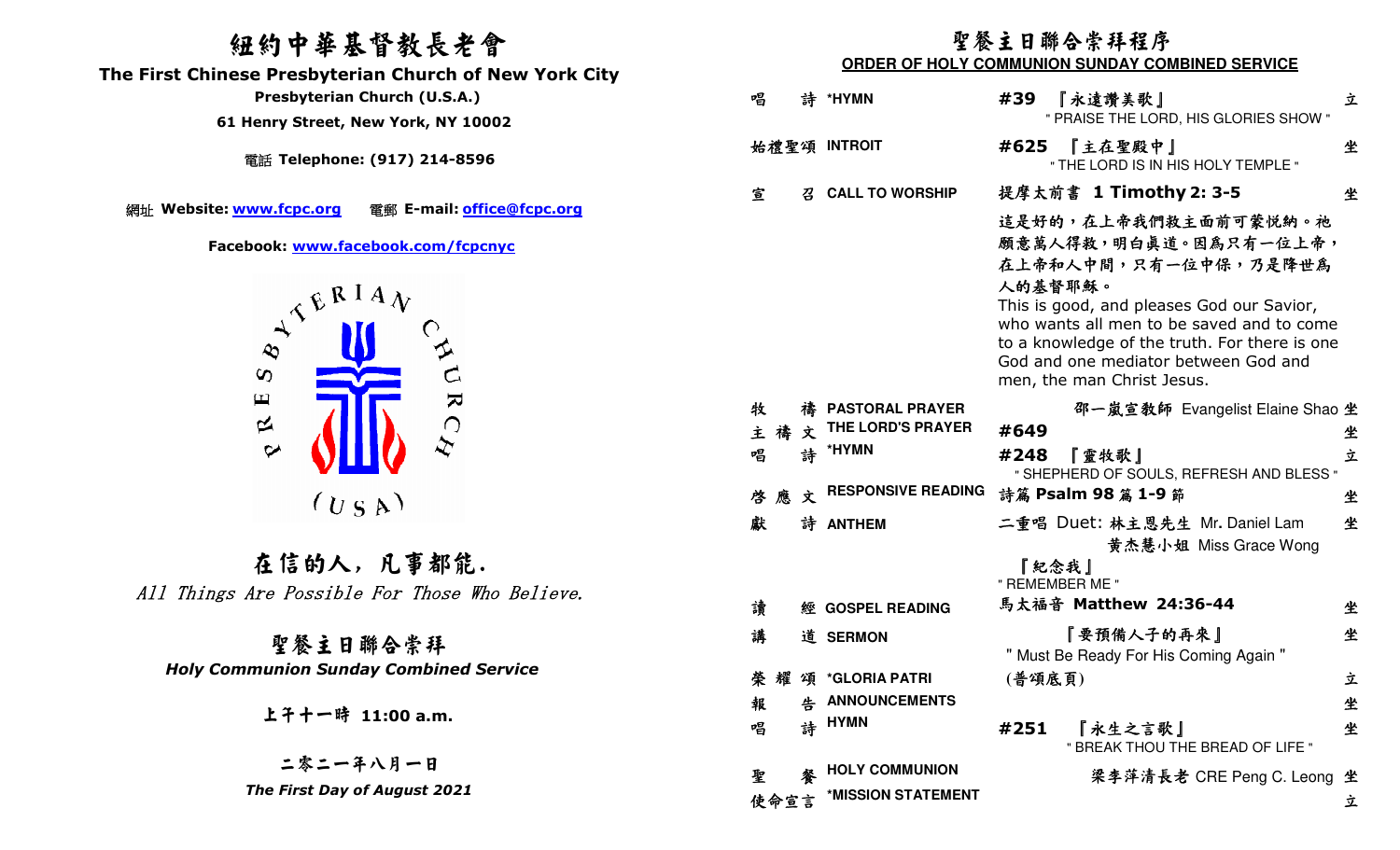| 奉  |   | 獻 OFFERING                    |      | 請於崇拜後,投入奉獻箱内<br>Please drop in the Offering Box after Service. | 坐 |
|----|---|-------------------------------|------|----------------------------------------------------------------|---|
|    |   | よいをきょう *OFFERTORY<br>RESPONSE | #644 |                                                                | 立 |
| 祝  |   | 福 *BENEDICTION                |      | 梁李萍清長老 CRE Peng C. Leong 立                                     |   |
| 阿們 | 頌 | *AMEN                         | #675 |                                                                | 立 |
| 唱  |   | *HYMN                         | #435 | 『主僕警醒歌』<br>" YE SERVANTS OF THE LORD "                         | 立 |

**\*please stand** 

# 使徒信經 The Apostles' Creed<br>^^ ^^" T``` `` ^^ ^^ ^`T````

## 我信上帝, 全能的父, 創造天地的主. 我信我主耶穌基督, 上帝的獨生子因聖靈感孕, 由童貞女馬利亞所生, 在本丟彼拉多手下受難 , 被釘於十字架受死埋葬 , 降在陰間, 第三天從死人中復活, 升天, 坐在全能父上帝的右邊,將來必從那裏降臨,審判活人死人. 我信聖靈, 我信聖而公之教會, 我信聖徒相通, 我信罪得赦免, 我信身體復活, 我信永生. 阿們.

 I believe in God, the Father almighty, creator of heaven and earth. I believe in Jesus Christ, God's only Son, our Lord, who was conceived by the Holy Spirit, born of the Virgin Mary, suffered under Pontius Pilate, was crucified, died, and was buried; He descended to the dead. On the third day He rose again; He ascended into heaven, He is seated at the right hand of the Father, and He will come again to judge the living and the dead. I believe in the Holy Spirit, the Holy Catholic Church, the communion of saints, the forgiveness of sins, the resurrection of the body, and the life everlasting. AMEN.

# <u>認 罪 文 CONFESSION OF SINS</u><br>题的变型类型技术类型型

 永生的上帝,人類的審判者和拯救者,我們坦誠地承認,我們常為自己所犯的 過犯而試圖躲避祢,我們常為自己而活,拒絕去承擔別人的勞苦重擔而不關心 他人,我們常忽視人類的痛苦,對那些飢餓的人、貧乏的人、受壓制的人毫不 理會。上帝啊,懇求藉祢無限的慈悲饒恕我們諸般的罪,使我們能從自私當中 釋放出來,從此追隨祢的旨意和遵行祢的誡命.奉主耶穌基督聖名而求,阿們。 Eternal God, our judge and redeemer: we confess that we have tried to hide from thee, for we have done wrong. We have lived for ourselves. We have refused to shoulder the troubles of others and turned from our neighbors. We have ignored the pain of the world, and passed by the hungry, the poor, and the oppressed. O God, in thy great mercy, forgive our sin and free us from selfishness, that we may choose thy will and obey thy commandments; through Jesus Christ our Lord. Amen.

# 使命宣言 **MISSION STATEMENT**

## 我們是紐約中華基督教長老會的會友,屬上帝的子民.致力培育信徒的靈命, 忠心事主,廣傳福音,服務社區,藉以彰顯天父愛世之宏旨.

 We, as members of the First Chinese Presbyterian Church, the people of God, strive to nurture our spirituality, serve God faithfully, spread the Gospel and service the community that God's great love may be manifested.

# 啟應文: 詩篇 **<sup>98</sup>** 篇 **1-9**節

- 主席啟**:** 你們要向耶和華唱新歌**!** 因為祂行過奇妙的事;祂的右手和聖臂施行救恩。
- 會眾應**:** 耶和華發明了祂的救恩,在列邦人眼前顯出公義;
	- 啟**:** 記念祂向以色列家所發的慈愛,所憑的信實。地的四極都看見我們上帝的救恩。
	- 應**:** 全地都要向耶和華歡樂;要發起大聲,歡呼歌頌!
	- 啟**:** 要用琴歌頌耶和華,用琴和詩歌的聲音歌頌祂!
	- 應**:** 用號和角聲,在大君王耶和華面前歡呼!
	- 啟**:** 願海和其中所充滿的澎湃;世界和住在其間的也要發聲。
	- 應**:** 願大水拍手;願諸山在耶和華面前一同歡呼;
	- 同讀**:** 因為祂來要審判遍地。祂要按公義審判世界,按公正審判 萬民。

## **Responsive Reading: Psalm 98: 1-9**

- 1 Sing to the Lord a new song, for He has done marvelous things; His right hand and His holy arm have worked salvation for Him.
- 2 The Lord has made His salvation known and revealed His righteousness to the nations.
- 3 He has remembered His love and His faithfulness to the house of Israel; all the ends of the earth have seen the salvation of our God.
- 4Shout for joy to the Lord, all the earth, burst into jubilant song with music;
- 5 make music to the Lord with the harp, with the harp and the sound of singing,
- 6with trumpets and the blast of the ram's horn - shout for joy before the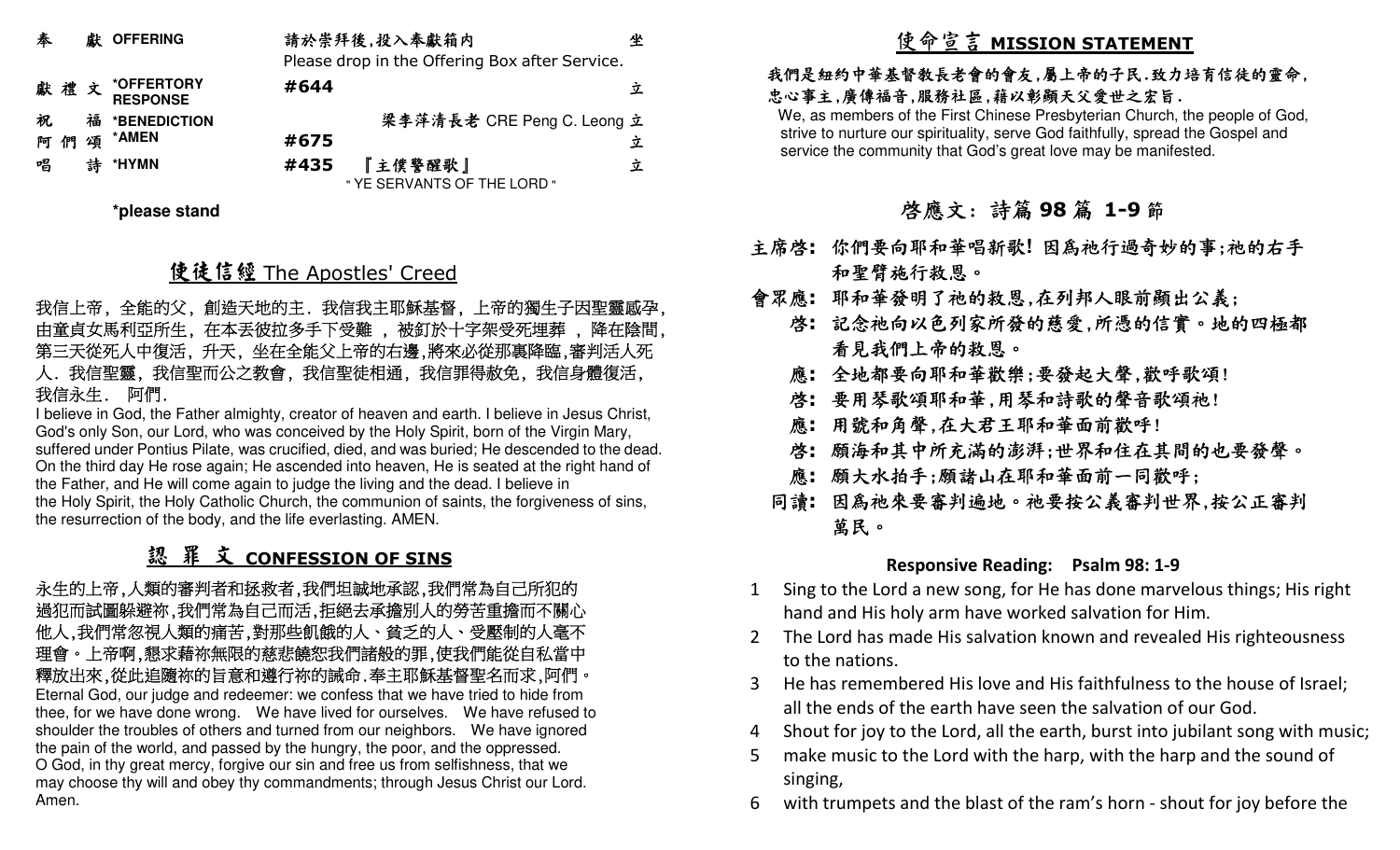Lord, the King.

- 7Let the sea resound, and everything in it, the world, and all who live in it.
- 8Let the rivers clap their hands, let the mountains sing together for joy;
- 9 let them sing before the Lord, for He comes to judge the earth. He will judge the world in righteousness and the peoples with equity.

- 36 但那日子,那時辰,沒有人知道,連天上的使者也不知道,子也不知道,<br>36 但那日子,那時辰,沒有人知道,連天上的使者也不知道,子也不知道, 惟獨父知道。
- **37** 挪亞的日子怎樣,人子降臨也要怎樣。
- 38 當洪水以前的日子,人照常吃喝嫁娶,直到挪亞進方舟的那日,
- **39** 不知不覺洪水來了,把他們全都沖去。人子降臨也要這樣。
- **40** 那時,兩個人在田裡,取去一個,撇下一個;
- **41** 兩個女人推磨,取去一個,撇下一個。
- **42** 所以,你們要警醒,因為不知道你們的主是那一天來到。
- **43** 家主若知道幾更天有賊來,就必警醒,不容人挖透房屋,這是你們所 知道的。
- **44** 所以,你們也要預備,因為你們想不到的時候,人子就來了。

## **Gospel Reading: Matthew 24:36-44**

- 36 No one knows about that day or hour, not even the angels in heaven, nor the Son, but only the Father.
- 37 As it was in the days of Noah, so it will be at the coming of the Son of Man.
- 38 For in the days before the flood, people were eating and drinking, marrying and giving in marriage, up to the day Noah entered the ark;
- 39 and they knew nothing about what would happen until the flood came and took them all away. That is how it will be at the coming of the Son of Man.
- 40 Two men will be in the field; one will be taken and the other left.
- 41 Two women will be grinding with a hand mill; one will be taken and the other left.
- 42 Therefore keep watch, because you do not know on what day your Lord will come.
- 43 But understand this: If the owner of the house had known at what time of night the thief was coming, he would have kept watch and would not have let his house be broken into.
- 44 So you also must be ready, because the Son of Man will come at an hour when you do not expect Him.

## 報告事項

- **1.**歡迎首次參加主日崇拜之新朋友**,**盼望你能繼續參加聚會**,**散會後請留下姓名**,** 通訊處及電話與司事**,**<sup>以</sup>便教會與你聯絡。
- **2.** 祈禱會**:** 逢禮拜四下午二時在本堂舉行**,**歡迎各兄姊屆時參加。
- **3.** 今主日派發二零二一年七月出版之本堂堂訊。
- **4.** 各兄姊於教會辦公時間內每日上午九時至下午五時可用本堂手提電話 **(917) 214-8596**聯絡各同工。
- **5.** 本堂在網址 **www.fcpc.org** 上載主日週刊**,**講道**,**請瀏覽及收聽。

## 主懷安息 IN MEMORIAM

.

本會會友謝銓長老 於主曆二零二一年七月廿二日 安息主懷。 安息禮拜謹訂於<br>그察二一年 # H 눈모(漕拜石) トケナー時出台 (声甲漕• 10:00 a m\_11:30 a m 二零二一年八月六日**(**禮拜五**)** 上午十一時卅分 **(**哀思禮**:** 10:00 a.m.-11:30 a.m**.)** 假 Lloyd Maxcy & Sons Beauchamp Chapel 舉行 。<br>予言家吟帖 数致功图 請氏功图代会 承主家吩咐**,** 敬辭花圈**,** 請折花圈代金**,** 捐: 中華基督教長老會 **/** 或捐: The Leukemia & Lymphoma Society.

## 敬希各主內兄姊屆時參加**,** 藉表關懷之意。

Elder Jimmy Tse Cheung, our member, went to be with the Lord on July 22, 2021. The Funeral Service will be held on Friday, August 6, 2021 at 11:30 a.m. (Viewing: 10:00 a.m. – 11:30 a.m.) at Lloyd Maxcy & Sons Beauchamp Chapel, 16 Shea Place, New Rochelle, NY 10805.

 Interment will follow at Kensico Cemetery, 273 Lake View Ave, Valhalla, New York. The family has requested that, in lieu of flowers, donation be made to First Chinese Presbyterian Church, or The Leukemia & Lymphoma Society.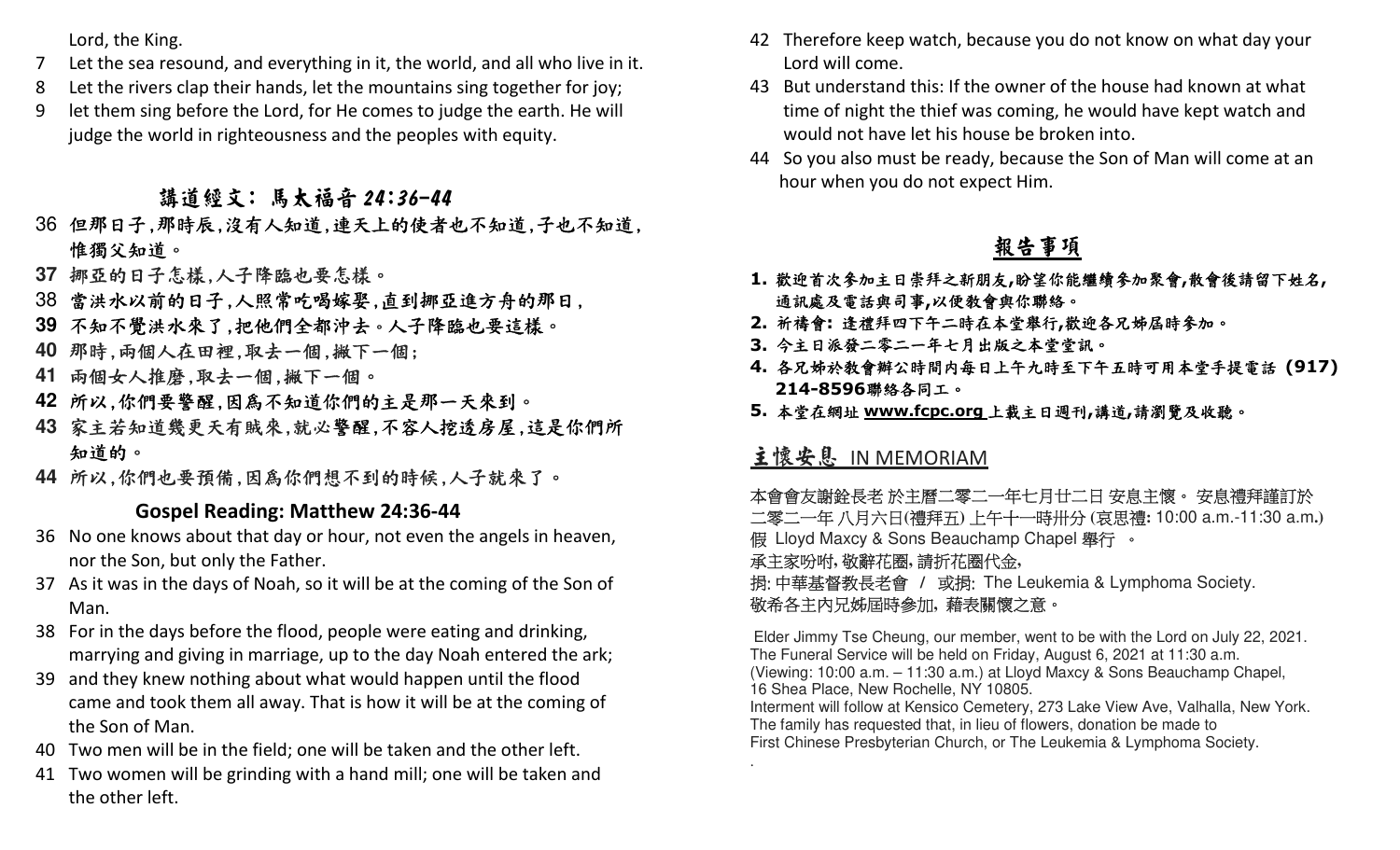#### Remember Me

## 紀 念 我

| Remember Me                                                                      |        | 主日崇拜事奉人員          |               |
|----------------------------------------------------------------------------------|--------|-------------------|---------------|
| In the night in which our Savior was betrayed, He broke the bread and to         |        | 今主日(八月一日)         | 下主日(八月八日)     |
| His friends He said: "Take and eat, this is my body given for you, take and      |        | 聖餐主日聯合崇拜          | 主日聯合崇拜        |
| drink, this blood of mine is shed for you. Do this always to remember me,        | 講員/主席  | 邵一嵐宣教師 /<br>關悦雄長老 | 李澤華牧師 / 方李芳執事 |
| remember me."                                                                    | 琴<br>司 | 江友正女士             | 江友正女士         |
| In the night in which our Savior was denied, He bowed His head and to the        | 待<br>招 | 趙林慕貞女士            | 胡國傑長老         |
| Father cried: "If it be Your will, let this cup pass from me, if it be you will, | 聖餐主禮   | 梁李萍清長老<br>梁桑南長老   |               |
| spare me this agony. In my darkest hour will You remember me? Remember me."      | 聖餐襄禮   | 陳盧秀華執事<br>翁華健長老   |               |
| In the night in which my deepest doubts are known, you come to me and I am       |        | 唐顯慶長老<br>關李月霞執事   |               |
| not alone. When I taste your blood and body given for me, when I hear your       | 聖餐預備   | 方李芳執事             |               |
| prayer in dark Gethsemane, then I know You will remember me, remember me,        | 聖壇插花   | 邵一嵐宣教師            | 邵一嵐宣教師        |
| O Lord, remember me. Remember me.                                                | 錄音/音響  | 黄惠賜執事             | 黄惠賜執事         |
| 紀念我                                                                              |        |                   |               |
| 在救主耶穌被賣的那夜,祂擘了餅,對祂的門徒說,這是我身體今日爲你們捨,                                              |        | 花                 |               |
| 這是我的血爲你們流,當如此行,爲要紀念我。當紀念我。                                                       |        | 李許妙梨長老紀念祖母伍娉娟女士   |               |
| 在救主耶穌被賣的那夜,祂低下頭對天父祈求說,若是袮旨意叫這杯離開我,                                               |        | 林務堅夫婦紀念謝銓長老       |               |
| 若是袮旨意使我免受這苦,在我痛楚時袮可會紀念我,請紀念我。                                                    |        | 余健雄夫婦紀念謝銓長老       |               |
| 在那夜當我心深懷疑惑,袮舆我同在使我不孤单,當我領受袮的聖體舆寶血,                                               |        |                   |               |
| 當我聆聽袮客西馬尼祈祷,我心深知袮紀念我,請紀念我,喔,主,請紀念我,                                              |        |                   |               |
| 請紀念我。                                                                            |        |                   |               |

## 代禱事項

- 
- 
- 1.為本堂各同工、全體長老、執事、董事及領袖們在教會中事奉的心志禱告。<br>2.為祈禱會禱告。求聖靈感動更多弟兄姊妹同心合意為教會守望。<br>3.為紐約市華埠社區禱告。願本堂藉著崇拜、關懷、社區服務、網絡福音廣播<br>節目廣傳福音。<br>4.為覺體和心靈軟弱的弟兄姊妹禱告。求主醫治,使他們早日康復:<br>吳秀琼女士、林伍新蘭女士、陳玉金女士、張淑德女士、劉浪波夫人、<br>陳伍愛娣女士、黃德夫人、王金鐲先生、胡關琴英執事。<br>5.為本堂聘牧事工禱告。求主差遣合適主任
- -
- 
-